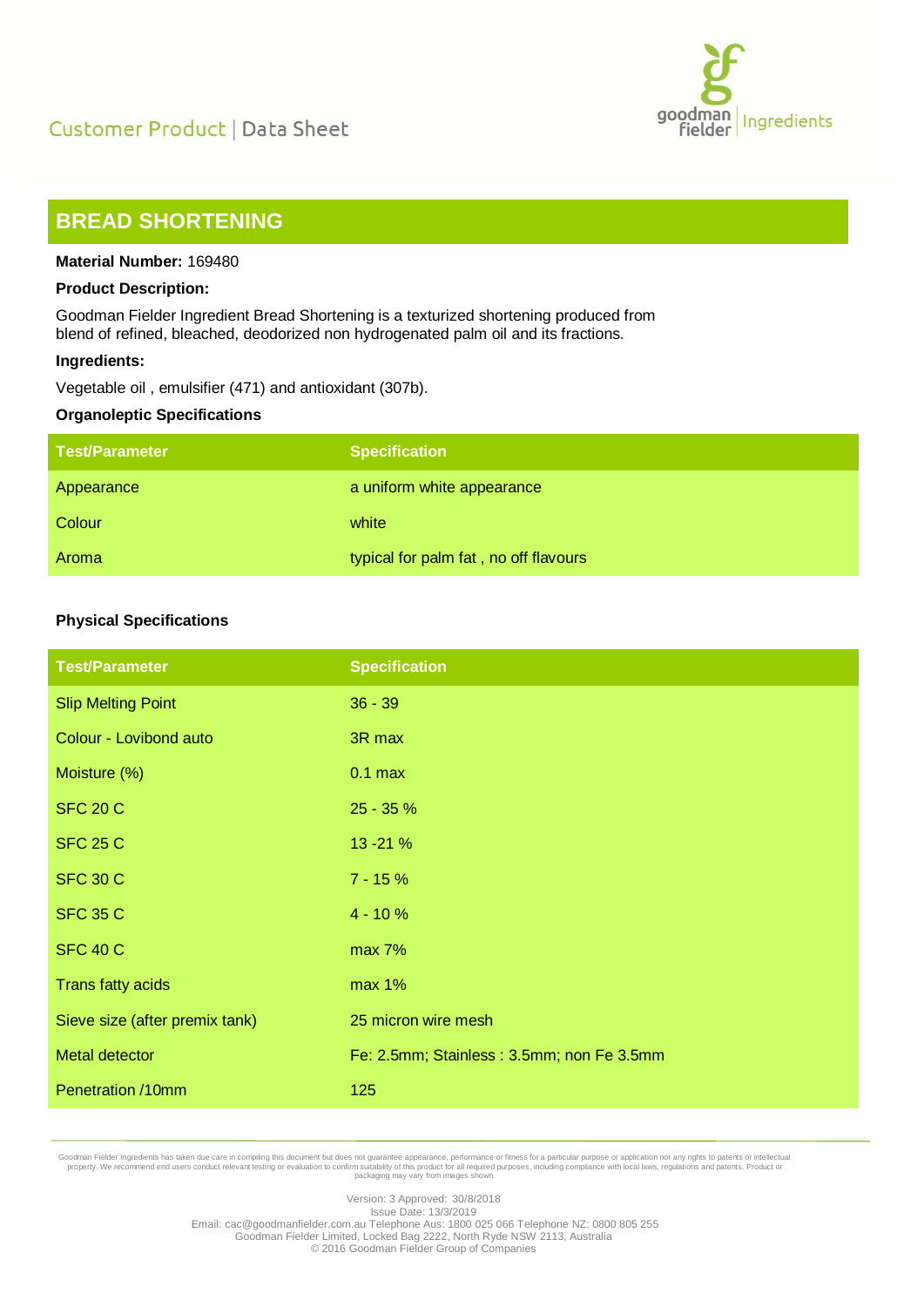# Customer Product | Data Sheet



#### **Foreign Matter**

Foreign matter detection and removal steps are in place within manufacturing process.

# **Chemical Specifications**

| <b>Test/Parameter</b>                                | <b>Specification</b> |
|------------------------------------------------------|----------------------|
| <b>Iodine Value</b>                                  | 55 max gl2/100g      |
| Free Fatty Acid (%) *oil blend at time of<br>packing | $0.1$ max $%$        |
| Peroxide Value at time of packing                    | 1 max mEqO2/kg       |
| lron (ppm)                                           | $1.5$ max            |
| Copper (ppm)                                         | $0.1$ max            |
| Lead (ppm)                                           | $0.1$ max            |
| Arsenic (ppm)                                        | $0.1$ max            |

# **Microbiological Specifications**

The product shall be free of levels of concern of organisms of public health significance of excessive microbiological counts indicating poor hygiene in manufacturing, storage or distribution.

# **Allergens**

Contains soy

#### **Genetic Modification**

The product is not required to be labelled as 'genetically modified' in accordance with Standard 1.5.2 *Food produced using gene technology* of the Australia & New Zealand Food Standards Code.

# **Shelf Life and Storage of Unopened Product**

Shelf life of Unopened Product: 18 Months from date of manufacture Storage Temperature: 15 - 25 °C Storage Conditions: Best stored in clean dry conditions at 15-25 deg C, sealed in cool dry place away from direct sunlight and free from foreign odours.

Goodman Fielder Ingredients has taken due care in compiling this document but does not guarantee appearance, performance or fitness for a particular purpose or application nor any rights to patents or intellectual property

Version: 3 Approved: 30/8/2018 Issue Date: 13/3/2019 Email: cac@goodmanfielder.com.au Telephone Aus: 1800 025 066 Telephone NZ: 0800 805 255 Goodman Fielder Limited, Locked Bag 2222, North Ryde NSW 2113, Australia © 2016 Goodman Fielder Group of Companies